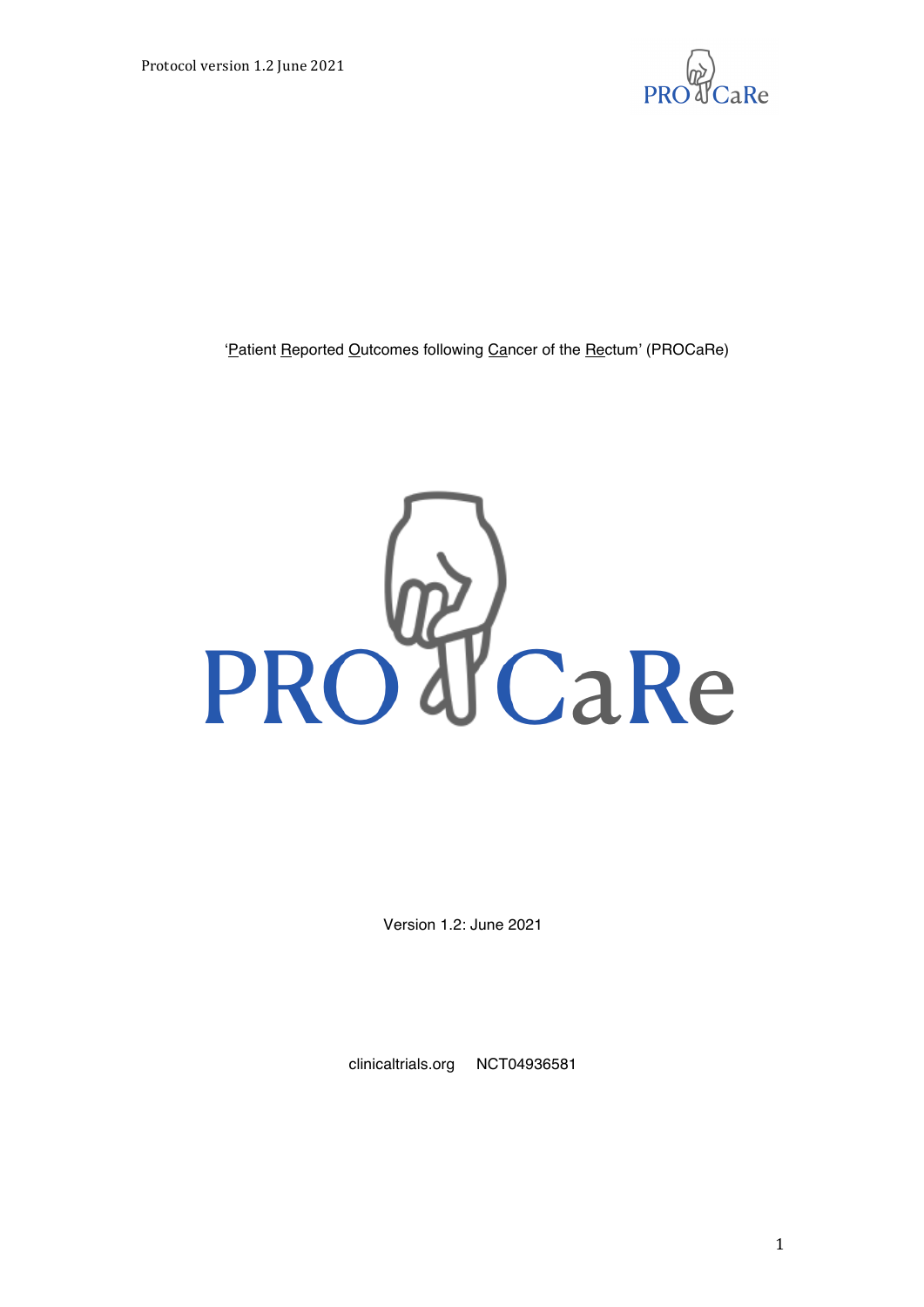

| Título del estudio         | 'Patient Reported Outcomes following Cancer of the Rectum' |
|----------------------------|------------------------------------------------------------|
| Título corto               | PROCaRe                                                    |
| Registro                   | NCT04936581                                                |
| Versión                    | $1.2 -$ June 2021                                          |
| Promotor                   | Patricia Tejedor                                           |
|                            | <b>Colorectal Unit</b>                                     |
|                            | University Hospital Gregorio Marañón, Madrid, Spain        |
|                            | patricia.tejedor@hotmail.com                               |
| Investigadores principales | <b>Carlos Pastor</b>                                       |
|                            | Departamento de Cirugía                                    |
|                            | Clínica Universidad de Navarra, Madrid, España             |
|                            | cpastor@unav.es                                            |
|                            | Luis Miguel Jiménez                                        |
|                            | <b>Colorectal Unit</b>                                     |
|                            | University Hospital Gregorio Marañón, Madrid, Spain        |
|                            | luismijg@gmail.com                                         |
|                            | Jaime Zorrilla                                             |
|                            | <b>Colorectal Unit</b>                                     |
|                            | University Hospital Gregorio Marañón, Madrid, Spain        |
|                            | jzorrillaortuzar@gmail.com                                 |
|                            | Vicente Simó                                               |
|                            | <b>Colorectal Unit</b>                                     |
|                            | University Hospital Rio Hortega, Valladolid, Spain         |
|                            | vicsim77@gmail.com                                         |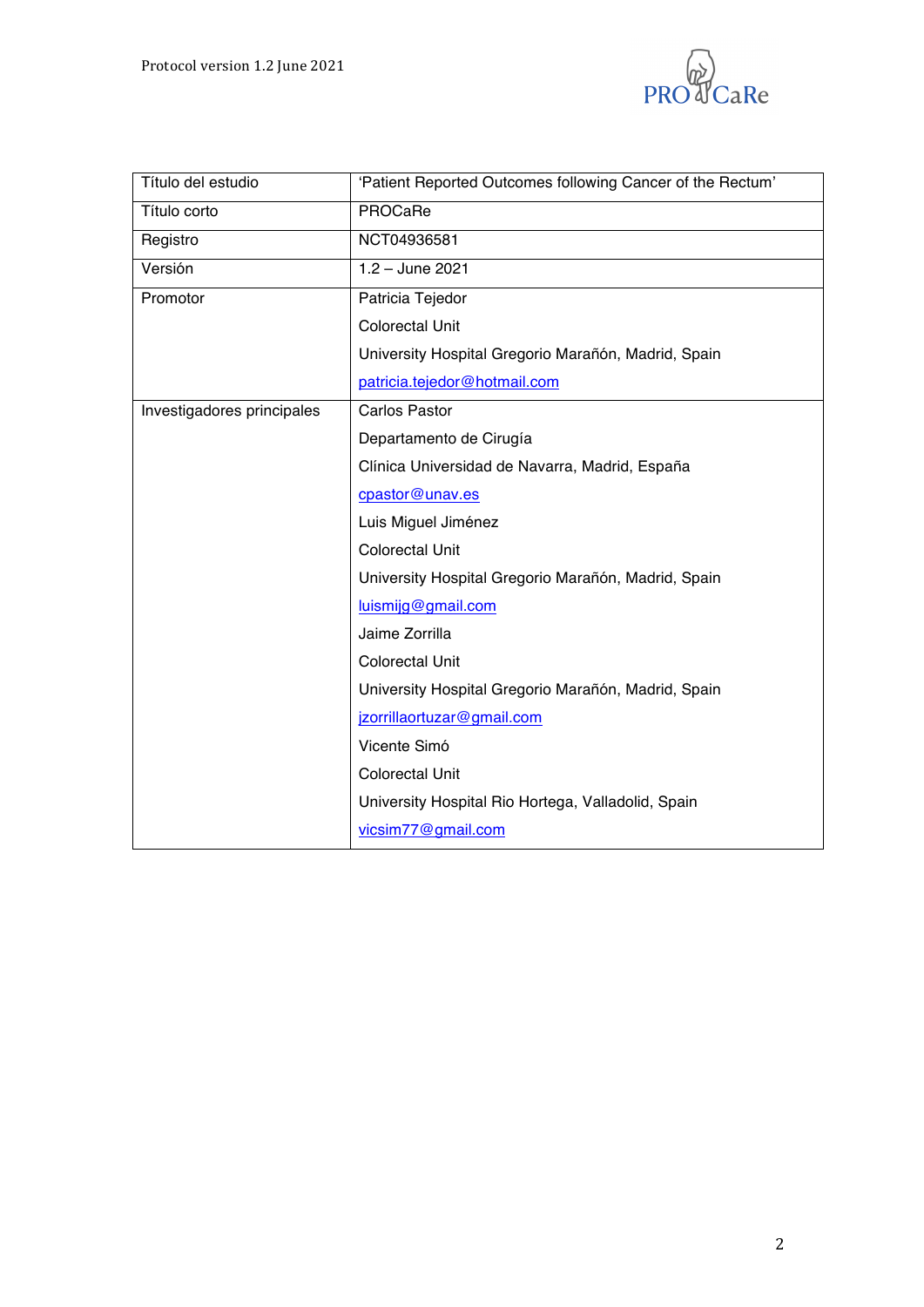

- 1. Contact data
	- Clinicaltrials.org: NCT04936581
	- Coordinator (Principal Investigator –PI-):
		- o Dr. Patricia Tejedor Togores
			- ! Tlf: 609700386
			- **.** email: patricia.tejedor@hotmail.com
	- PI:
- o Carlos Pastor
- o Luis Miguel Jiménez
- o Jaime Zorrilla
- o Vicente Simó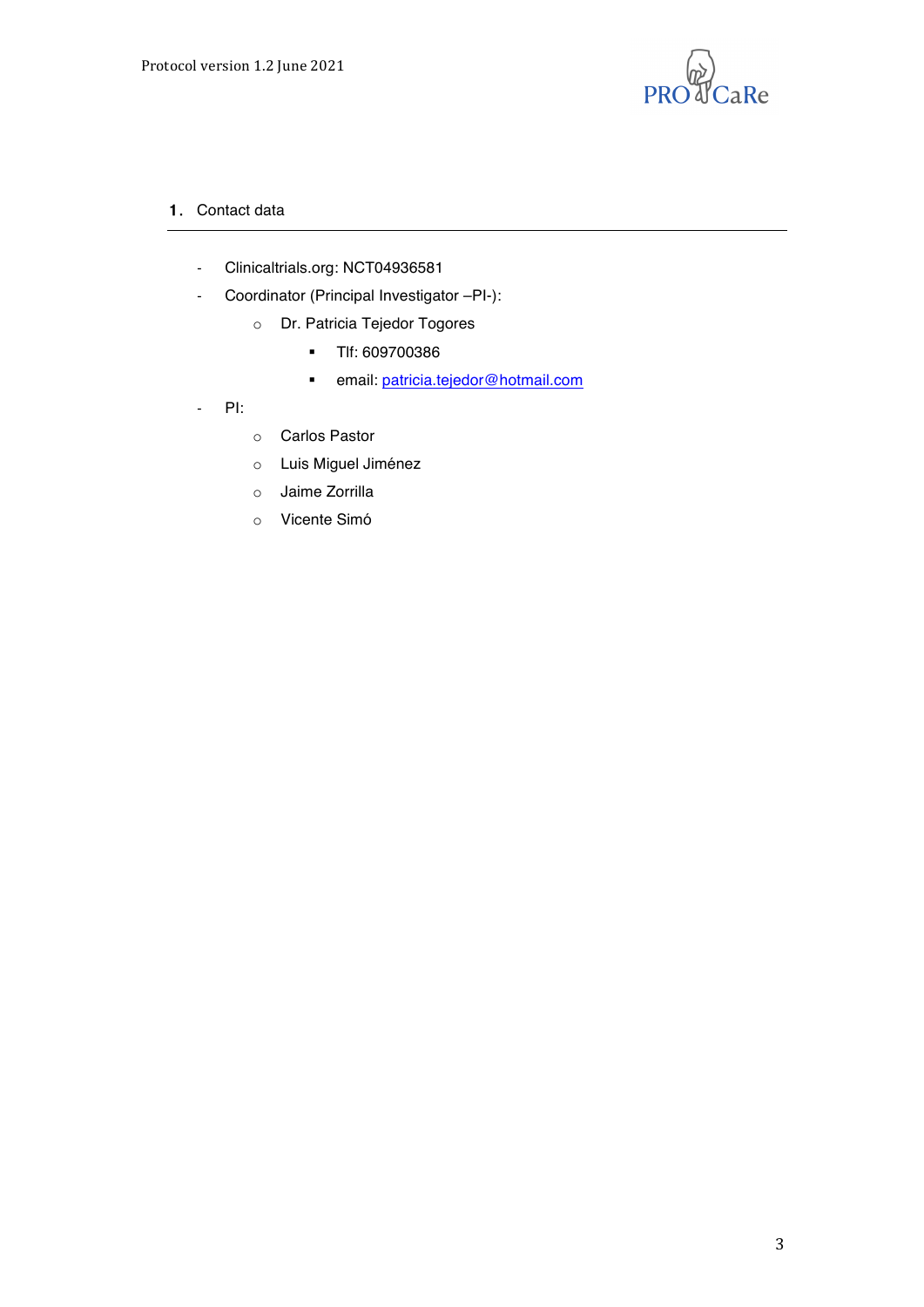

#### 2. Brief summary

The surgical management of rectal cancer includes a Total Mesorectal Exicison (TME); depending on the height of the tumor, the problem of preservation of the anal sphincter arises, being able to perform a low anterior resection, an ultra-low anterior resection (RAUB) or an intersphincteric disscetion. In some cases invading the sphincters or the puborectalis muscle, an abdominoperineal resection needs to be performed, being the gold standard in this particular situation so far.

TME can be performed by open, laparoscopic, robotic or transanal approaches, as long as the oncological principles for the resection are achieved. Unfortunately, up to 90% of these patients will present a change in bowel habit, ranging from an increased frequency of bowel movements to the degree of fecal incontinence or evacuation dysfunction. Of these patients, 25-50% will have a severe alteration in the quality of life. This wide spectrum of symptoms has been called «low anterior resection syndrome» (LARS). Other collateral damage is the change in sexual and urinary function, due to hypogastric plexus injury. There is a significant lack of multicenter prospective studies that provide evidence, and that reveal the functional results and quality of life of these techniques available to date for the management of rectal cancer.

The study is set up as a prospective multicentre observational study. Inclusion criteria are: 1) patients over 18 years old, 2) diagnosed with rectal cancer located below the peritoneal reflection, defined by pereoperative MRI, 3) undergoing Open, laparoscopic, robotic or Transanal Total Mesorectal Excision (taTME) approaches, 4) with/withou derivative stoma and 5) with/without neoadjuvant treatment. Exclusion criteria are: 1) Upper rectal cancer, located above the peritoneal reflection, 2) previous radical prostatectomy, 3) previous pelvic radiotherapy, 4) rectal resection without primary anastomosis, 5) intraoperative findings of peritoneal carcinomatosis, 6) stage IV disease, 7) multivisceral or en-bloc resection, which includes uterus, prostate, vagina or bladder, 8) rectal resection due to a benign condition, 9) rectal resection due to a recurrence of rectal cancer (previous anterior resection or another pimary neoplasm), 10) rectal resection following a 'watch & wait' program, 11) emergency surgery, 12) previous derivative colostomy 13) inflammatory bowel disease.

Accepting an alpha risk of 0.05 and a beta risk of 0.2 in a two-sided test, 45 subjects are necessary in first group and 45 in the second to recognize as statistically significant a difference greater than or equal to 2 units. The common standard deviation is assumed to be 3. It has been anticipated a drop-out rate of 20%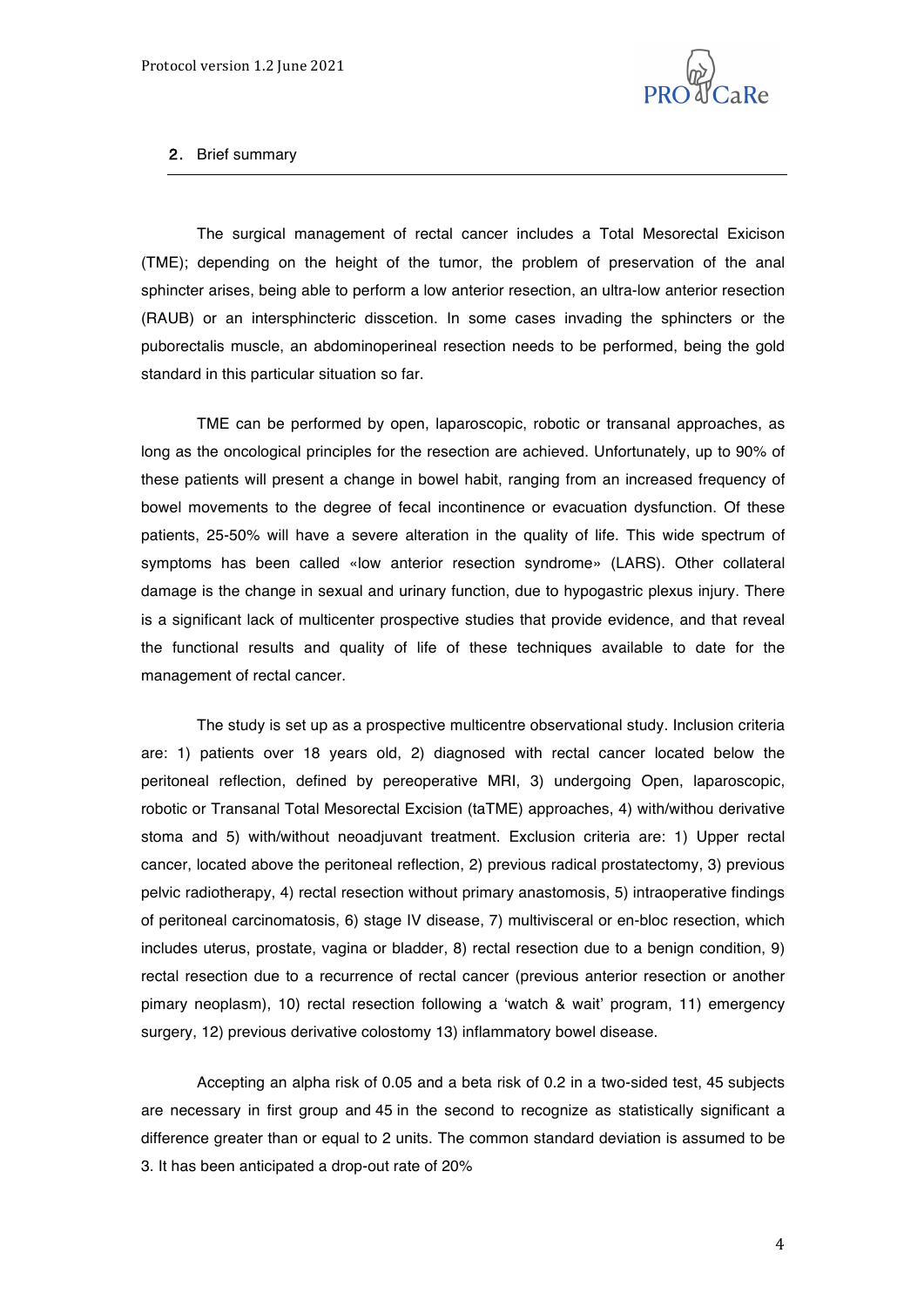

Primary outcomes are LARS and Vaizey score. Secondary outcomes included are QLQ C30 and CR29, sexual function questionnaire (female/male), urinary function questionnaire and postoperative complications (Clavien-Dindo classification)

Data will be collected in an online secure and protected repository (Castor edc). The planned study period is 2 years (September 2021 – September 2023).

It is essential to have a validated instrument that allows us to assess sphincter function and the different aspects of quality of life in operated patients, since increased survival in this pathology has led to greater importance in the evaluation functional outcome and quality of life; Furthermore, there are recent studies that speak of the direct relationship between these factors.

#### 3. Background

TÍTULO: Patient Reported Outcomes following Cancer of the Rectum (PROCaRe)

#### BACKGROUND

The rectum is located in a narrow space, limited by the bone and surrounded tissues, in a very complex and narrow pelvic space. It necessarily implies greater difficulty in achieving tumour-free margins<sup>3</sup>, and preserving sexual, urinary and fecal continence functions<sup>4</sup>. Depending on the height of the tumor, the difficulty of preserving the anal sphincter arises, being able to perform a low anterior resection (LAR), an ultra-low anterior resection (RAUB) or an intersphincteric ultra-low anterior resection (ISR). Finally, if it is not impossible to preserve the sphincters or to make an anastomosis, an abdominoperineal resection (APR) is needed, being the gold standard in this particular situation.

In order to perform a correct surgery, all the previous alternatives must follow the principle of Total Mesorectal Excision (TME) described by Heald in 1982.<sup>1</sup> There is no consensus nowadays regarding the ideal approach for this procedure, and it can be performed using open or minimally invasive surgery, including laparoscopy, transanal approach (taTME), and robotic surgery.

Laparoscopic surgery has shown great advantages over open surgery, such as less postoperative pain, shorter hospital stay and early recovery.<sup>2</sup> However, this approach has some technical difficulties, especially when it comes to tumours located at the mid-low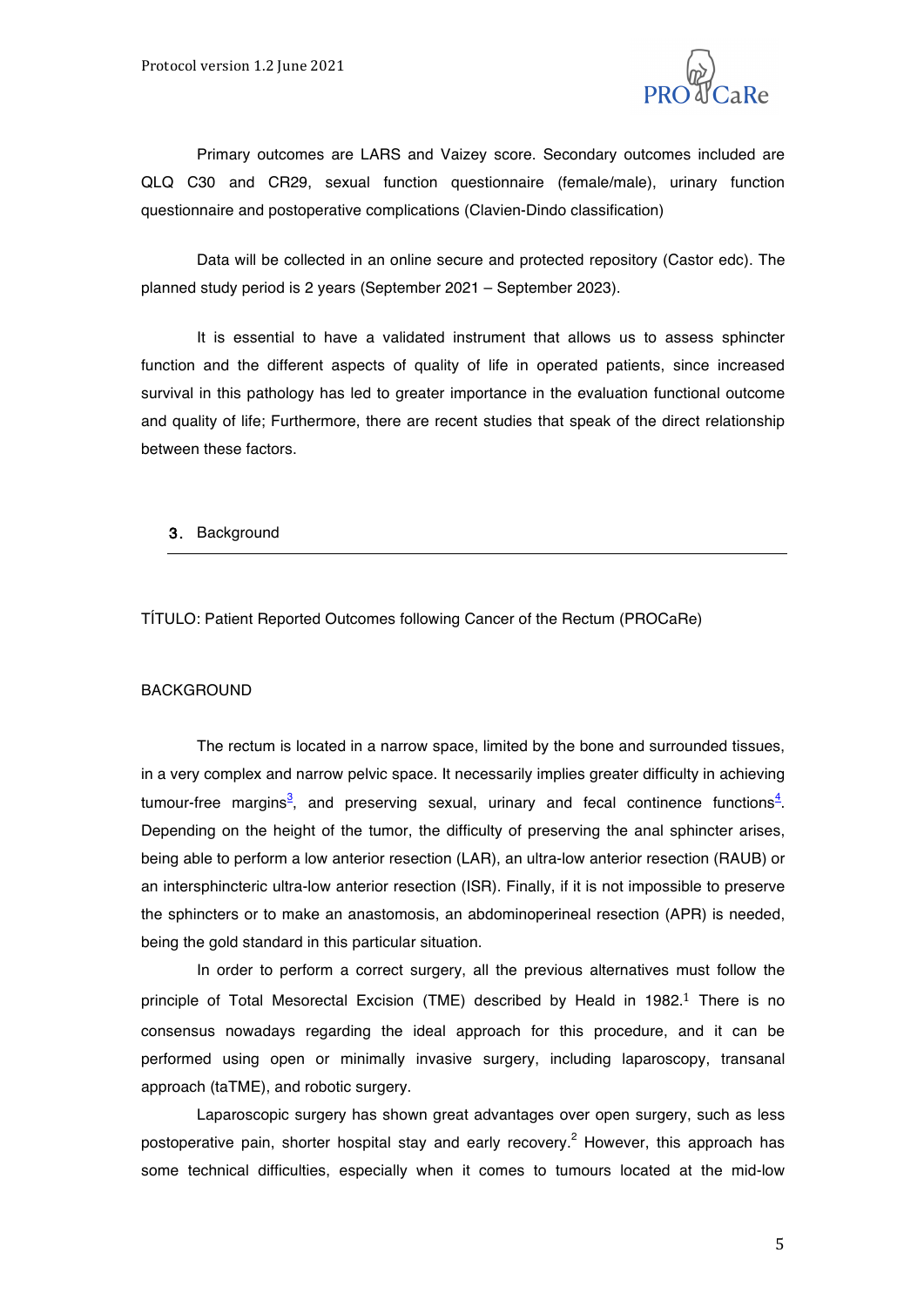

rectum, in male and obese patients, which leads to a higher conversion rate for this subgroup of patients.<sup>3</sup> This is why this laparoscopic procedure is considered highly demanding, and the 'European Society of Coloproctology' published in a cross-sectional study only 20% of laparoscopic surgery in such cases. $^{\rm 4}$ 

Robotic surgery then emerged with the idea of overcoming these technical difficulties. It has shown better results in terms of conversion to open surgery, despite an increase in operative time and higher economic costs. Some studies showed an improvement in erectile function after robotic surgery compared to laparoscopy,<sup>5-7</sup> as well as a trend towards better functional results.<sup>8</sup> However, its adoption worldwide is slow due to a lack of availability in most of centers. 9

Due to this controversy, a new approach that combines laparoscopic abdominal and transanal dissection has emerged in the last decade, the taTME.<sup>10</sup> To date, several retrospective and prospective studies have been published, which show similar short and long-term results between techniques. However, after ensuring oncological results, we must also focus on sphincter and bowel function, and patients' quality of life after surgery.

Anal sphincter sparing surgery is currently the most commonly performed in rectal cancer patients. Unfortunately, up to 90% of these patients will present a change in bowel habit, ranging from an increased frequency of bowel movements to the degree of fecal incontinence or evacuation dysfunction, after rectal resection and reconstruction. Of these patients, 25-50% will have severe changes in quality of life.<sup>11</sup> This wide spectrum of symptoms has been called 'Low Anterior Resection Syndrome' (LARS)<sup>12</sup> Another collateral damage caused during surgery affects to sexual and urinary function,<sup>13</sup> due to hypogastric nerves damage. There is an important lack of multicenter prospective studies providing evidence, and showing pateints' functional results and quality of life after all these techniques available for the management of rectal cancer.

#### **RATIONALE**

For these reasons, it is essential to have a validated instrument that allows us to assess sphincter function and the different aspects of quality of life in patients undergoing surgery for rectal cancer, since increased survival in this pathology has led to greater importance in the evaluation functional outcome and quality of life. Moreover, there are some recent studies showing a direct relation between these factors.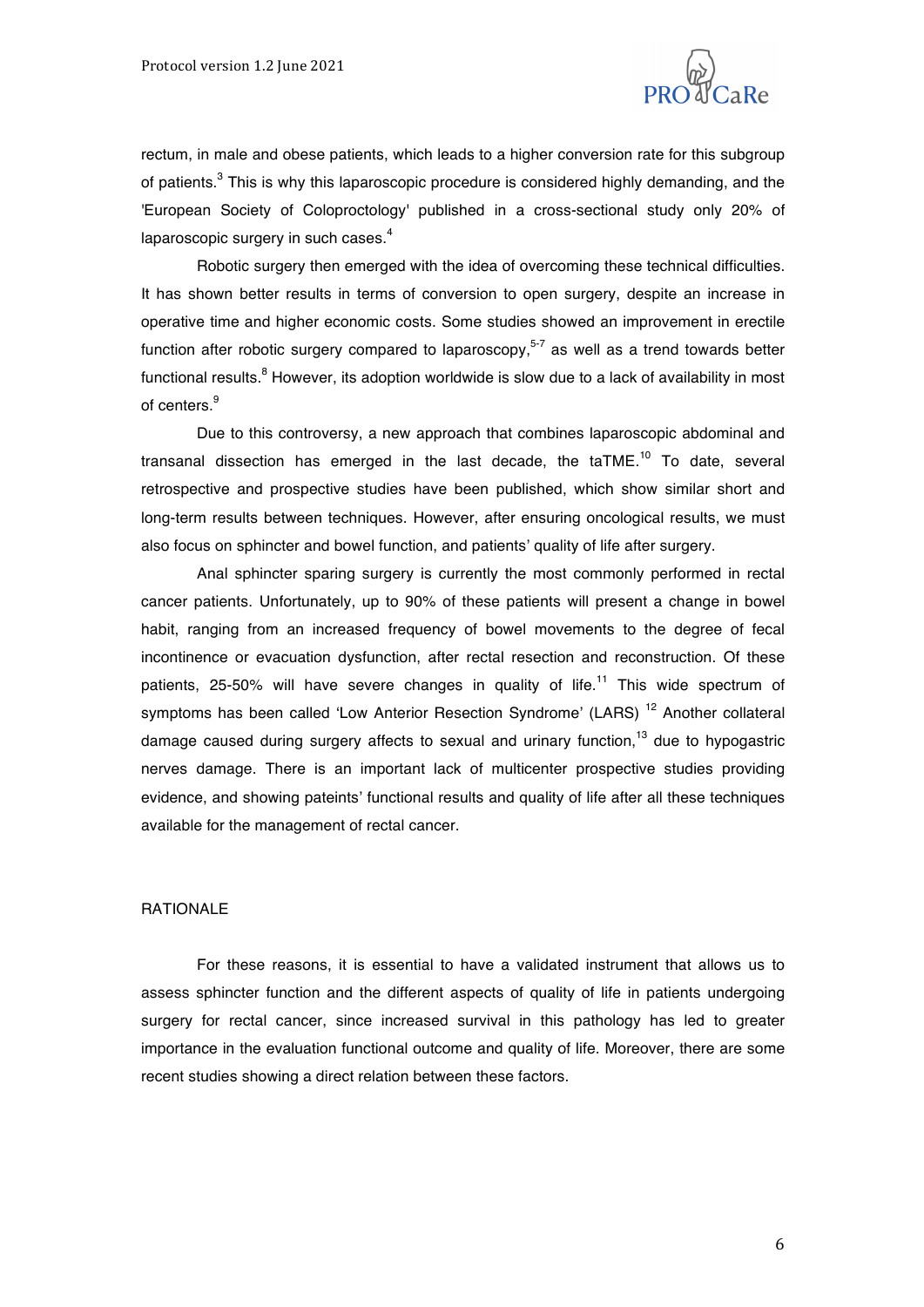

## 4. Objectives

Main objective:

- To analyse patients' sphincter function following surgery for rectal cancer
- To compare results regarding sphincter function between different surgical approaches

Secondary objectives:

- To analyse sexual function following surgery for rectal cancer and to compare results between different surgical approaches
- To analyse urinary function following surgery for rectal cancer and to compare results between different surgical approaches
- To analyse quality of life following surgery for rectal cancer and to compare results between different surgical approaches

### 5. Hypothesis

• Damage to the sphincter function in patients who undergo surgery for rectal cancer is multifactorial, and it is not related to the surgical approach performed

### 6. Methods

Multicentre, prospective, observational study, which aims to analyse the objectives using questionnaires of sphincter function, sexual and urinary function and quality of life.

- Sample size: Accepting an alpha risk of 0.05 and a beta risk of 0.2 in a two-sided test, 45 subjects are necessary in first group and 45 in the second to recognize as statistically significant a difference greater than or equal to 2 units. The common standard deviation is assumed to be 3. It has been anticipated a drop-out rate of 20%
- Population:
	- o Patient selection: Participants that meet the criteria will be identified in each centre
	- o Patient information sheet (Appendix 1) will be given in clinic and informed consent (Appendix 2) will be obtain before including the patient in the study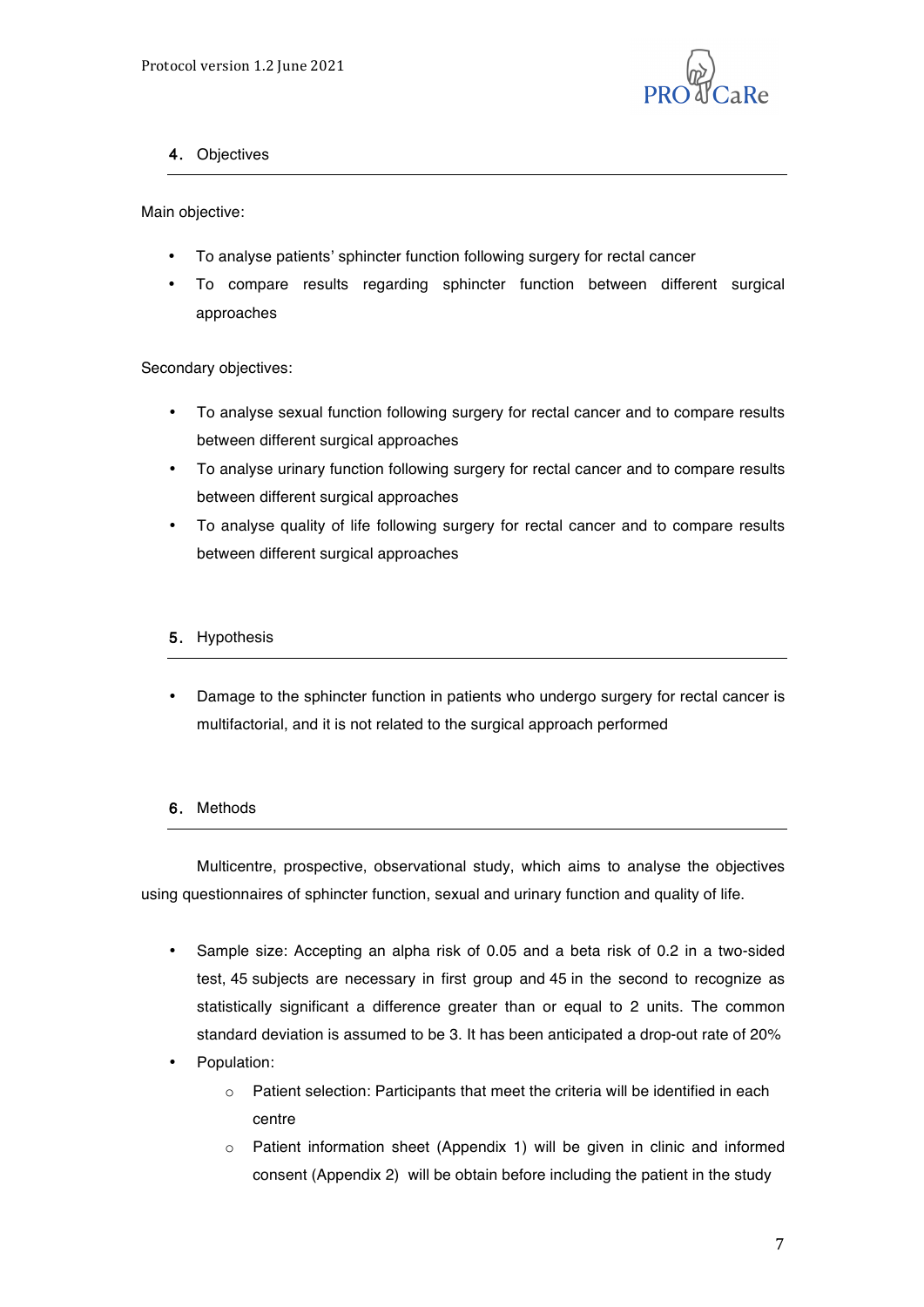

- o Selection criteria:
	- Inclusion criteria
		- Patients over 18 years old
		- Informed consent
		- Diagnosed with rectal cancer located below the peritoneal reflection, defined by pereoperative MRI
		- Open, laparoscopic, robotic or Transanal Total Mesorectal Excision (taTME) approaches
		- Patinets with/withou derivative stoma
		- Patients with/without neoadjuvant treatment
	- Exclusion criteria:
		- Upper rectal cancer, located above the peritoneal reflection
		- Previous radical prostatectomy
		- Previous pelvic radiotherapy
		- Rectal resection without primary anastomosis
		- Intraoperative findings of peritoneal carcinomatosis
		- Stage IV disease
		- Multivisceral or en-bloc resection, which includes uterus, prostate, vagina or bladder
		- Rectal resection due to a benign condition
		- Rectal resection due to a recurrence of rectal cancer (previous anterior resection or another pimary neoplasm)
		- Rectal resection following a 'watch & wait' program
		- Emergency surgery
		- Previous derivative colostomy
		- Inflammatory bowel disease
- Follow-up: The questionnaires will be given in the preoperative outpatient clinic. After the surgical intervention, patients will have their usual follow-up clinic and the same questionnaires will be given 6, 12 and 24 months after the initial intervention or the stoma reversal if present (appendix 3). Questionnaires can be answered via phone call if desired.
- Data collection: Data will be collected in an online secure and protected repository (Castor edc).
- Sampling method: probability sample
- Duration of the study: Preliminary results will be analysed at 1 year follow-up, 24 months after the start of the recruitment. Total duration of the study will be 48 months, so 24 months of follow-up can be completed for every case included in the study.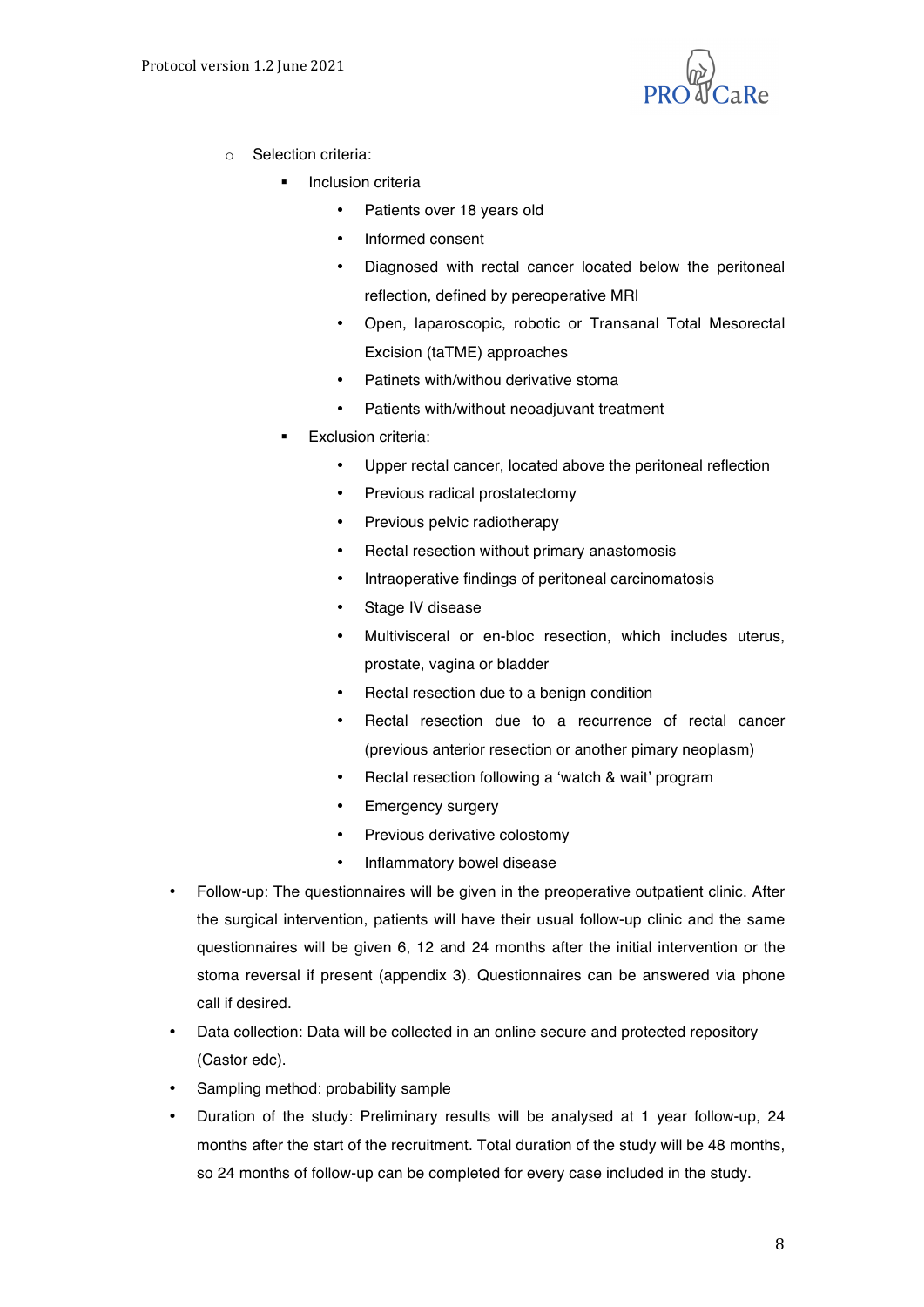

- Outcomes: A detailed description of the outcomes is presented in the Appendix 4
	- o Primary outcomes
		- ! Tripartite (Appendix 5)
		- **-** LARS score (Appendix 6)
		- ! Vaizey scroe (Appendix 7)
	- o Secondary outcomes
		- ! QLQ C30 and CR29 (Appendix 8 and 9)
		- ! Sexual function questionnaire (female/male) (Appendix 10 and 11)
		- ! Urinary function questionnaire (Appendix 12)
		- ! Postoperative complications (Clavien-Dindo classification)

|              | Cavien-Dindo Classification                                                                      |
|--------------|--------------------------------------------------------------------------------------------------|
|              | Any deviation from the normal postoperative course without the need for pharmacological          |
|              | treatment or surgical, endoscopic and radiological interventions.                                |
|              | Allowed therapeutic regimens are: drugs as antiemetics, antipyretics, analgetics, diuretics,     |
|              | electrolytes and physiotherapy. This grade also includes wound infections opened at the bedside. |
| $\mathbf{H}$ | Requiring pharmacological treatment with drugs other tan such allowed for grade I complications. |
|              | Blood transfusions and total parenteral nutrition are also included.                             |
| Ш            | Requiring surgical, endoscopic or radiological intervention.                                     |
| a            | Intervention not under general anesthesia.                                                       |
| b            | Intervention under general anesthesia.                                                           |
| IV           | Life-threatening complication requiring ITU management.                                          |
| a            | Single organ dysfunction (including dialysis).                                                   |
| b            | Multiorgan dysfunction.                                                                          |
| V            | Death of a patient                                                                               |

- ! Anastomotic leak defined as 'a breach in a surgical join between two hollow viscera, with or without active leak of luminal contents' [Peel 1991].
- **Example 1** Length of hospital stay
- 30 and 90-day mortality
- **E.** Readmission rate
- **EXECUTE:** Reintervention rate
- ! 6/12/24 months free-stoma survival
- Total time with stoma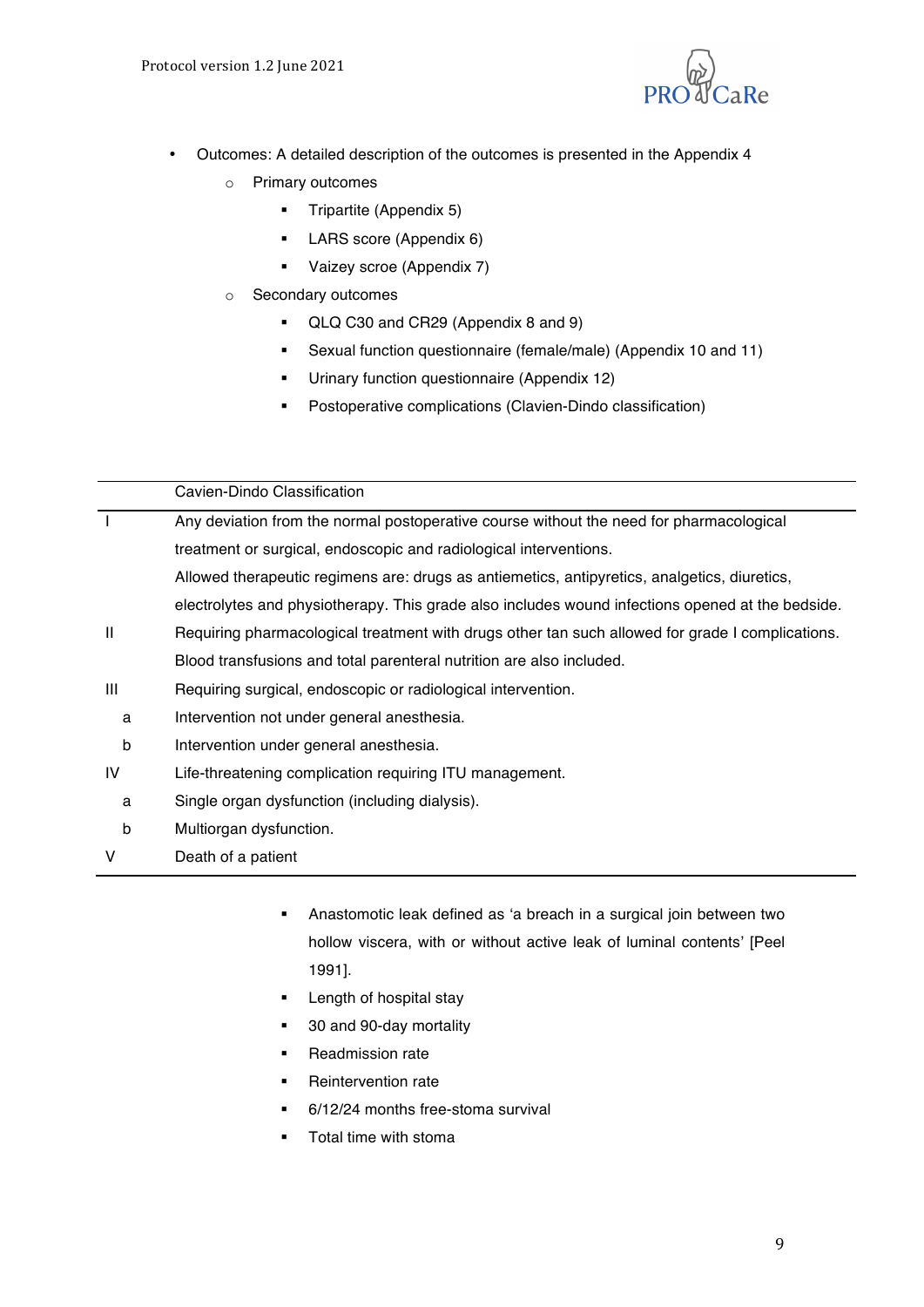

- List of study parameters:
	- o Tripartite (Appendix 5)
	- o LARS score (Appendix 6)
	- o Vaizey scroe (Appendix 7)
	- o QLQ C30 and CR29 (Appendix 8 and 9)
	- o Sexual function questionnaire (female/male) (Appendix 10 and 11)
	- o Urinary function questionnaire (Appendix 12)
	- o Postoperative complications (Clavien-Dindo classification)
	- o Patient and tumour's features
	- o Treatment characteristics:neoadjuvant therapy, timing to surgery, mechanical or oral bowel preparation, approach to surgery, beyond TME surgery, anastomosis construction, high of the anastomosis, air leak test.
	- o Anastomotic leak, time to leak, treatment, ITU admission, evaluation and healing, permanent stoma.
	- o Stoma reversal.
	- o Complications (Clavien-Dindo)
	- o Length of stay, readmission, mortality.

## 7. Data collection and analysis

Prospective observational study. Data will be collected in an online secure and protected repository (Castor edc).

A flow chart will be used to summarize trial participation, with reasons for ineligibility, refusal, drop-out, and loss to follow-up recorded as far as possible. Baseline characteristics will be described as means and standard deviations (continuous variables) or counts and percentages (categorical variables). A p value of <0.05 will be considered significant.

SPSS V21 will be used for the statistical analysis.

### 8. Participating centres

The list of participating centres is shown in appendix 13. The study will remain open for more participating centres, but local ethical approval is required.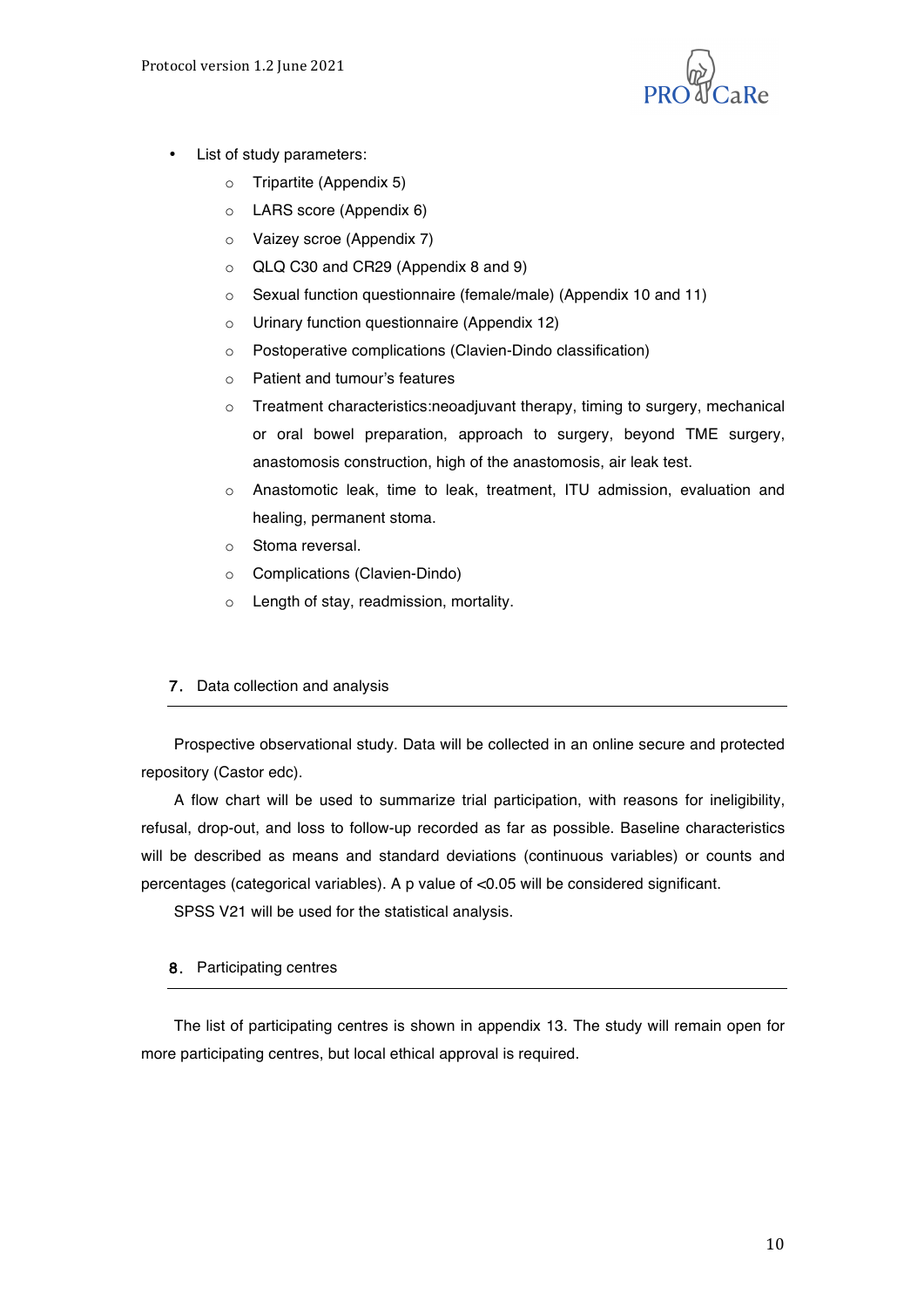

## 9. Ethical and regulatory considerations

### 9.1. Data protection and patient confidentiality

All investigators and study site staff must comply with the requirements of the Data Protection Act 1998 with regards to the collection, storage, processing and disclosure of personal information and will uphold the Act's core principles.

Data will be protected by:

- The creation of coded, depersonalised data where the participant's identifying information is replaced by an unrelated sequence of characters.
- Secure maintenance of the data and the linking code in separate locations using encrypted digital files within password protected folders and storage media.
- Limiting access to the minimum number of individuals necessary for quality control, audit, and analysis. Only the CI and co-ordinator will have access.
- Data will be stored for 5 year after completion of the study.
- Data custodian will be the chief investigator.

### 9.2. Access to the final study dataset

- Individuals involved in the study who will have access to the full dataset: chief investigator and co-ordinator.
- Only the steering group has access to the full study dataset in order to ensure that the overall results are not disclosed by an individual study site prior to the main publication.
- The study will allow site investigators to access the full dataset if a formal request describing their plans is approved by the steering group.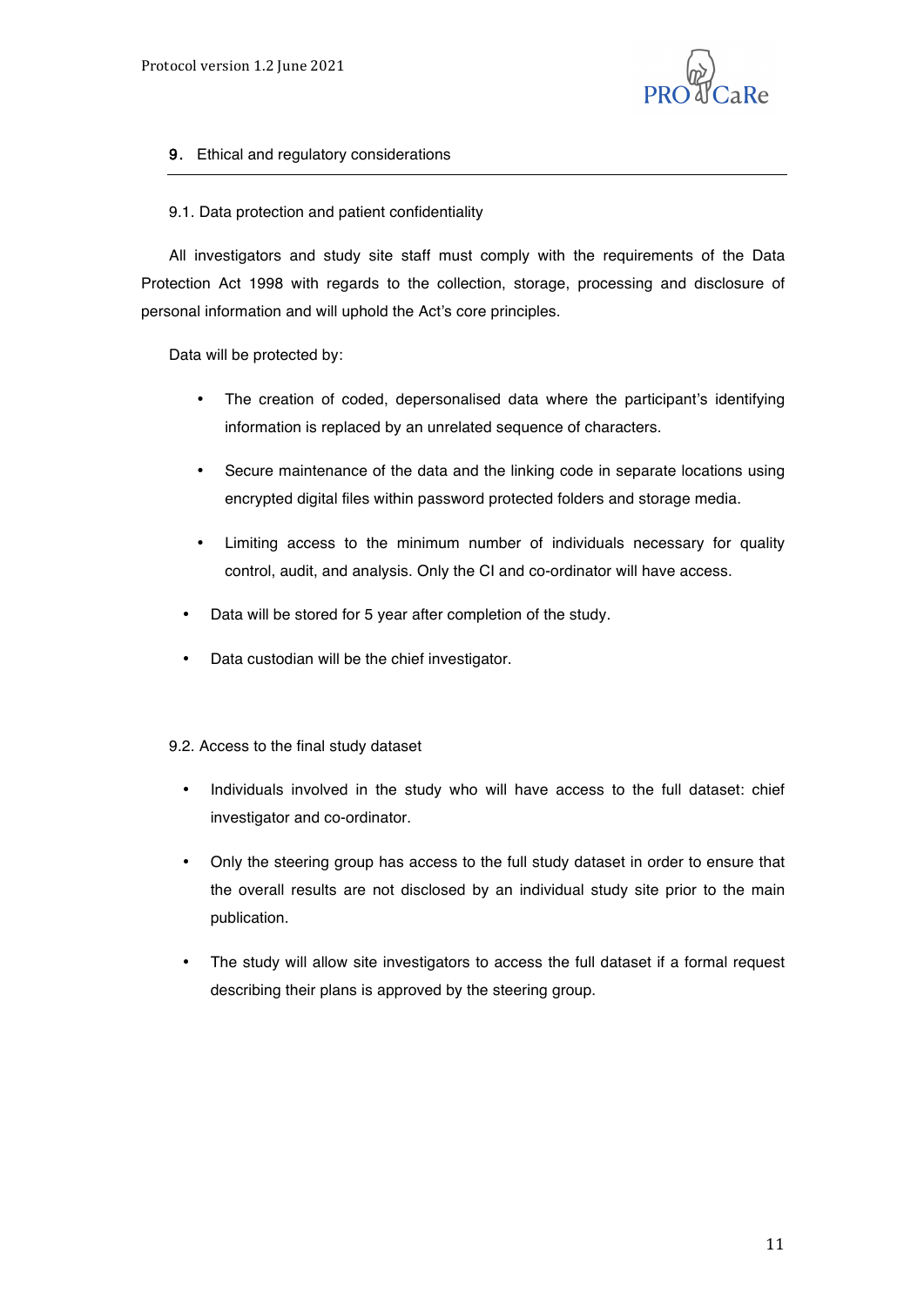

## 10. Dissemination policy

- The chief investigator and the associate PI own the data arising from the study.
- On completion of the study, the data will be analysed and tabulated and a Final Study Report prepared.
- All participating investigators will have rights to publish any of the study data, previous approval by the steering group.
- There are no time limits or review requirements on the publications.
- No funding or supporting body needs to be acknowledged within the publications and whether they have reviewed and publication rights of the data from the study.
- There are no plans to notify the participants of the outcome of the study, either by provision of the publication, or via a specifically designed newsletter, presentation etc.
- 10.1. Authorship eligibility guidelines and any intended use of professional writers
- Guidelines on authorship on the final study report.
	- o Every associate PI will be part of the authorship list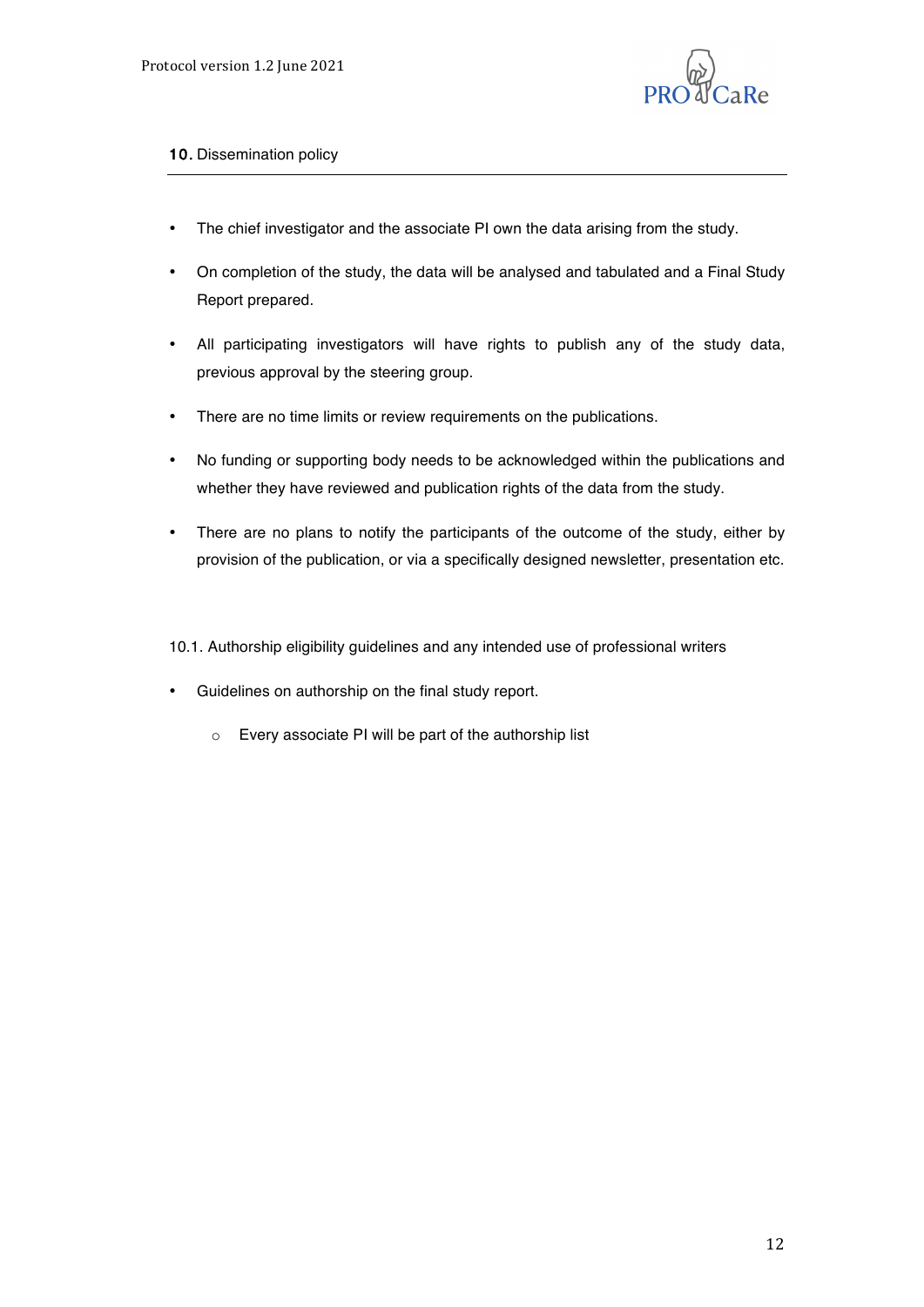

## 11. References

- 1. Heald RJ. The 'Holy Plane' of rectal surgery. *J R Soc Med* 1988; 81(9):503-508.
- 2. Bonjer HJ, Deijen CL, Abis GA, et al. A randomized trial of laparoscopic versus open surgery for rectal cancer. *N Engl J Med* 2015; 372(14):1324-1332.
- 3. Guillou PJ, Quirke P, Thorpe H, et al. Short-term endpoints of conventional versus laparoscopic-assisted surgery in patients with colorectal cancer (MRC CLASICC trial): multicentre, randomised controlled trial. *Lancet* 2005; 365(9472):1718-1726.
- 4. group ESoCEc. An international multicentre prospective audit of elective rectal cancer surgery; operative approach versus outcome, including transanal total mesorectal excision (TaTME). *Colorectal Dis* 2018; 20 Suppl 6:33-46.
- 5. Kim IY, Kim NK, Lee KY, et al. A comparative study of voiding and sexual function after total mesorectal excision with autonomic nerve preservation for rectal cancer: laparoscopic versus robotic surgery. Ann Surg Oncol 2012; 19(8):2485-2493.
- 6. Park SY, Choi GS, Park JS, et al. Urinary and erectile function in men after total mesorectal excision by laparoscopic or robot-assisted methods for the treatment of rectal cancer: a case-matched comparison. *World I Sura* 2014: 38(7):1834-1842.
- 7. Kim HJ, Choi GS, Park JS, et al. The impact of robotic surgery on quality of life, urinary and sexual function following total mesorectal excision for rectal cancer: a propensity score-matched analysis with laparoscopic surgery. *Colorectal Dis* 2018; 20(5):0103o113.
- 8. Jayne D, Pigazzi A, Marshall H, et al. Effect of Robotic-Assisted vs Conventional Laparoscopic Surgery on Risk of Conversion to Open Laparotomy Among Patients Undergoing Resection for Rectal Cancer: The ROLARR Randomized Clinical Trial. *Jama* 2017; 318(16):1569-1580.
- 9. Andolfi C, Umanskiy K. Appraisal and Current Considerations of Robotics in Colon and Rectal Surgery. *J Laparoendosc Adv Surg Tech A* 2019; 29(2):152-158.
- 10. Sylla P, Rattner DW, Delgado S, et al. NOTES transanal rectal cancer resection using transanal endoscopic microsurgery and laparoscopic assistance. *Surg Endosc* 2010; 24(5):1205-1210.
- 11. Burch J, Taylor C, Wilson A, et al. Symptoms affecting quality of life after sphincter-saving rectal cancer surgery: A systematic review. *Eur J Oncol Nurs* 2021; 52:101934.
- 12. Christensen P, Im Baeten C, Espín-Basany E, et al. Management guidelines for low anterior resection syndrome - the MANUEL project. *Colorectal Dis* 2021; 23(2):461-475.
- 13. Li K, He X, Tong S, et al. Risk factors for sexual dysfunction after rectal cancer surgery in 948 consecutive patients: A prospective cohort study. *Eur J Surg Oncol* 2021.